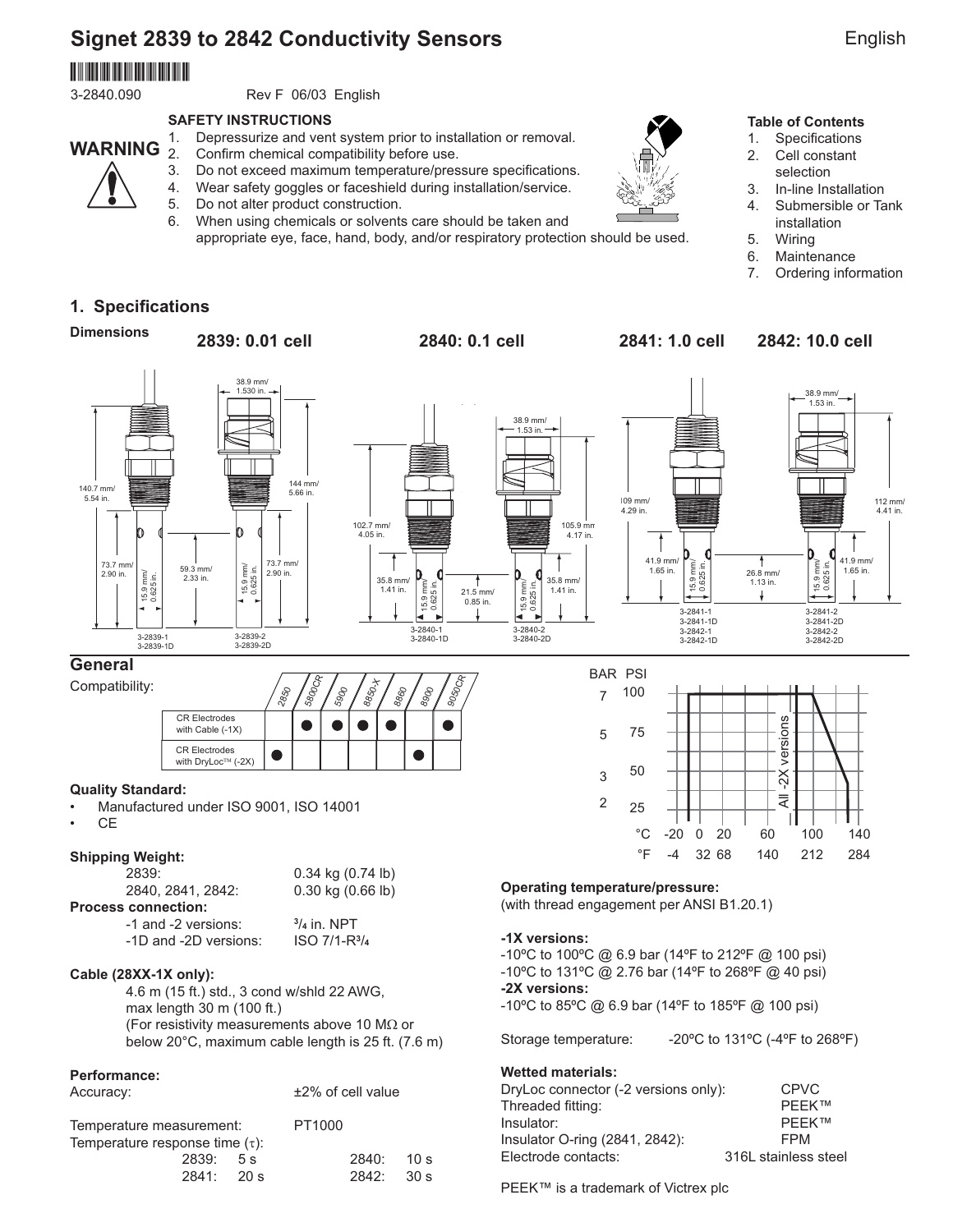# **2. Cell constant selection**

The nominal process value should be near the center of the range. Ranges below are for use with +GF+ SIGNET Conductivity instruments:

- 2839 (0.01 cell): 0.010 to 100 µS (10 kΩ /to 100 MΩ)
- 2840 (0.1 cell): 1 to 1000 µS (1 MΩ to 1 kΩ)
- 2841 (1.0 cell): 10 to 10,000 µS
- 2842 (10.0 cell): 100 to 200,000 µS

#### **+GF+ SIGNET Conductivity/Resistivity Electrode Ranges**



#### **3. In-line installation for all -1X electrodes**

- Inspect threads to ensure integrity. Do not install an electrode with damaged threads.
- Apply sealant or PTFE tape to threads.
- Wetted materials include 316L stainless steel, PEEK™ and FPM (FPM O-ring inside 2841, 2842). Check for chemical compatibility before installing electrode.
- The -1X electrodes are supplied with 5 m (15 ft.) of cable. It may be extended to a maximum 30 m (100 ft.)
- For resistivity measurements above 10 MΩ or below 20°C, maximum cable length is 25 ft. (7.6 m)



### **4. Submersible installation for all -1X electrodes**

- Wetted materials include 316L stainless steel, PEEK™ (FPM O-ring inside 2841, 2842).
- Check for chemical compatibility before installing electrode.
- The -1X electrodes are supplied with 15 ft. of cable. It may be extended to a maximum 30 m (100 ft.)
- For resistivity measurements above 10 MΩ or below 20°C, maximum cable length is 25 ft. (7.6 m)
- 1. Feed cable into watertight conduit.
- 2. Apply thread sealant to the electrode before threading conduit onto electrode. Avoid twisting the cable.
- 3. Secure cable with conduit or cable gland.
- 4. For additional defense against possible accumulation of condensation at the back seal area of the electrode, fill the lower 3-4 inches (75-100 mm) of conduit or extension pipe with a flexible sealant such as silicone.

3/4 in. NPT or ISO 7/1-R3/4







trapped inside the electrode.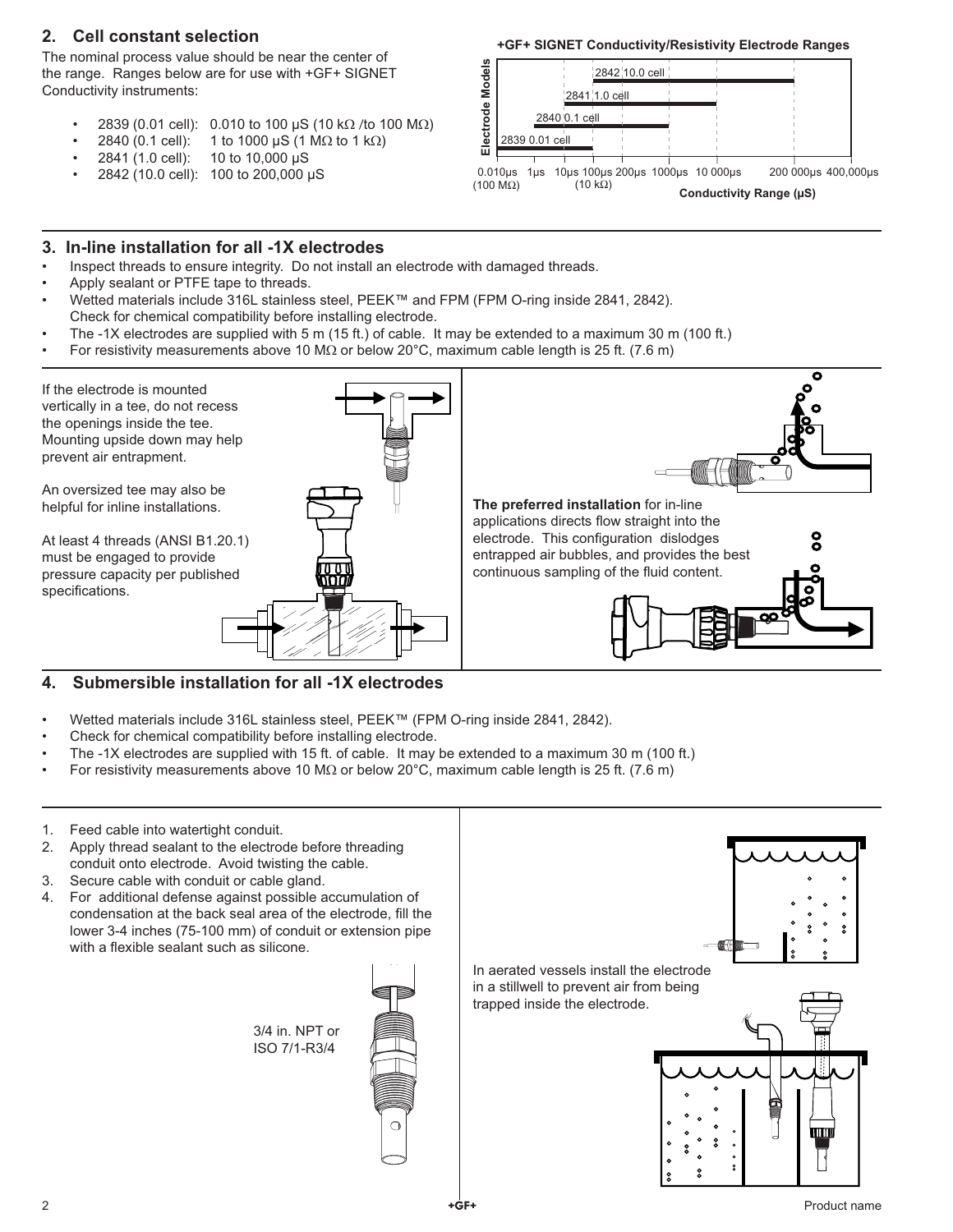# **5. Wiring for all -1X electrodes**

- Do not route electrode cable in conduit containing AC power wiring. Electrical noise may interfere with electrode signal.
- Routing electrode cable in grounded metal conduit will help prevent electrical noise and mechanical damage.
- Seal cable entry points to prevent moisture damage.
- For resistivity measurements above 10 M $\Omega$  or below 20°C, maximum cable length is 25 ft. (7.6 m)



### **Installation for -2X DryLoc electrodes**

Installation instructions for the -2 DryLoc version of these electrodes is located in the associated instrument manual.